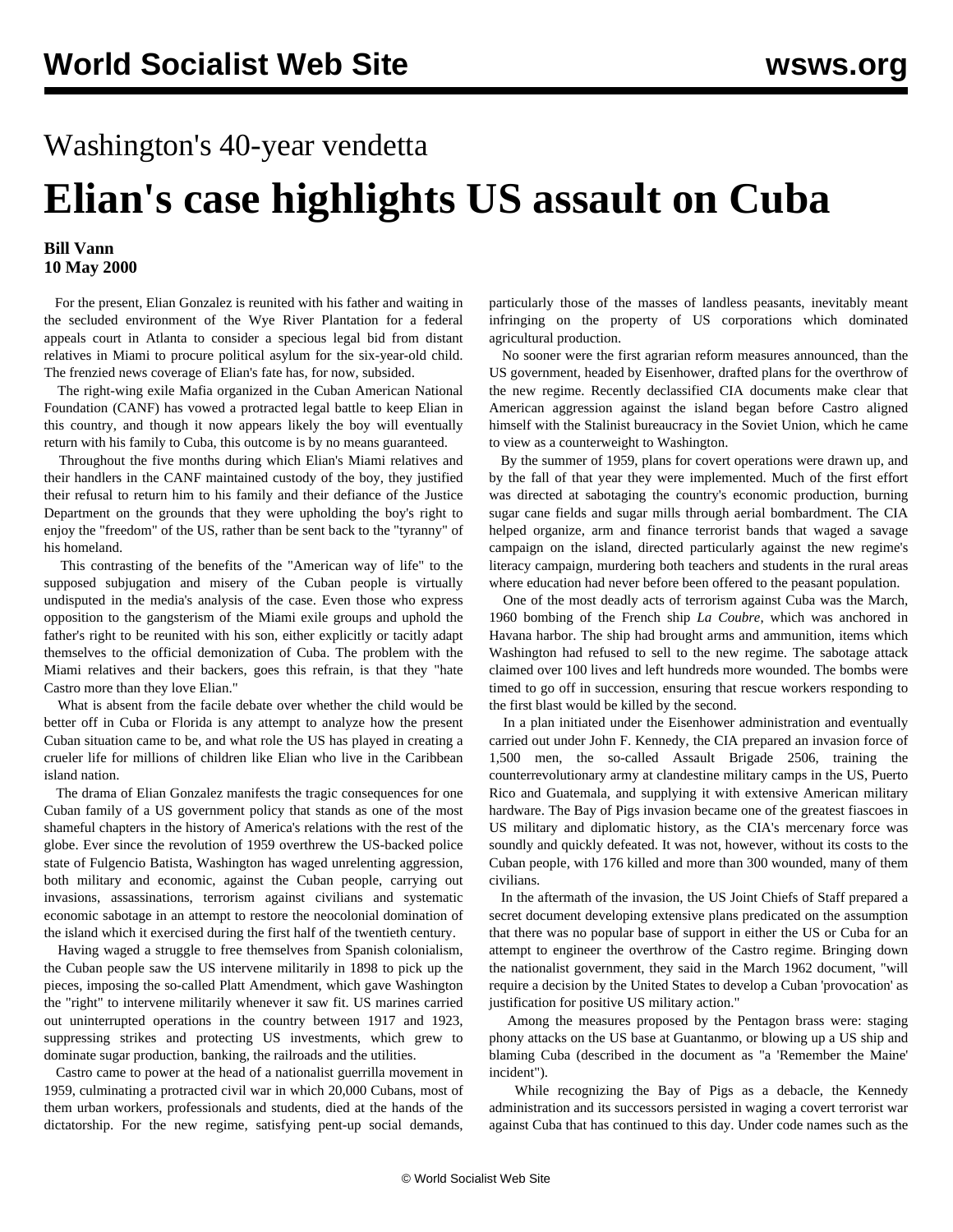"Cuba Project" and "Operation Mongoose," the CIA and the Pentagon have sought to bring about Castro's downfall both through outright assassination $\hat{a} \in \hat{c}$  at Cuban government has uncovered 637 separate attempts on Castro's life $\hat{a} \in \hat{a}$  and by inflicting as much suffering as possible on the Cuban people.

 The CIA in its dirty war against Cuba pioneered hijackings and attacks on civilian aircraft, the classic modus operandi of modern terrorism. The most notorious of these actions was staged in October 1976, when anti-Castro Cubans working under the direction of the CIA had a bomb placed aboard a Cubana Airlines plane. All 73 passengers died, including the entire Cuban fencing team, who were returning from a victorious competition in a Central American championship. The victims also included 11 Guyanese students en route Cuba to be trained in medicine.

 Two veteran terrorist operatives of the CIA, Orlando Bosch Avila and Luis Posada Carriles, were subsequently arrested and jailed in Venezuela for the crime. In 1985, Posada Carriles was spirited out of Venezuela and given a new assignment in El Salvador, coordinating weapons deliveries to the Nicaraguan counterrevolutionaries as part of the Iran-Contra operation headed up by Lt. Col. Oliver North. Pardoned by a corrupt court, the other terrorist bomber, Bosch, was brought back to a comfortable retirement in the US.

 Among the most recent terrorist attacks has been a string of bombings of Havana hotels, stretching from 1992 to 1997. Cuban authorities have traced the planning of these attacks, aimed at sabotaging Cuban tourism, the most important source of foreign exchange for the embattled country, back to the Cuban American National Foundation. The CANF, with its intensive lobbying and generous contributions to both the Democratic and Republican parties, has enjoyed a virtual carte blanche from Washington to direct terrorist operations against Cuba.

 The Cuban government has presented substantial evidence that terrorist actions against the country have also included covert biological warfare, claiming the lives of hundreds of people, with the greatest toll among children and pregnant women.

 Notwithstanding the record of US crimes against Cuba, media commentators, including those who have criticized the Clinton administration for its attempts to placate the Cuban exile fascists in the Elian Gonzalez affair, attribute Cuba's present predicament to the supposed failure of Castro's "Marxism." Among the cruder versions of this thesis was a column authored by Thomas Friedman of the *New York Times* in the immediate aftermath of the Immigration and Naturalization Service (INS) raid to free Elian from the Miami exiles. "What ails Cuba's economy is Fidel Castro's failed Marxism," he wrote. "But the US embargo obscures that, giving him a foreign bogeyman to blame for Cuba's travails and enabling him to argue that Cuba is under siege from America, therefore Cubans have to remain mobilized and he, Castro, has to keep a tight rein."

 According to this apologist for Washington's foreign policy, the embargo is a mere illusion, providing Castro with a cover for his repression of the Cuban people. In reality, given the 40-year-long US economic blockade of the island, it is remarkable that Cuba has been able to survive, particularly in the decade since the collapse of the Soviet Union.

 Outright prohibitions on US trade with Cuba imposed in the immediate aftermath of the country's nationalizations of American corporate interests have been maintained since 1960. The natural market for Cuban goods, both from the standpoint of geography and the weight of US consumer dollars in the world economy, has been completely shut off to the Caribbean country.

 With the end of Soviet subsidies, Cuba has been forced to seek trade with Western Europe, incurring the crushing burden of transportation costs to distant markets. In an attempt to cut off even this lifeline, Washington imposed the Torricelli amendment and the Helms-Burton act in the 1990s, directed at intimidating foreign companies from carrying out any dealings with Cuba.

 Notwithstanding Friedman's snide commentary, the embargo's effects are very real, having a particularly onerous impact on Cuban children's access to both food and medicine. In a 1997 report, the American Association for World Health (AAWH) stated: "A humanitarian catastrophe has been averted only because the Cuban government has maintained a high level of budgetary support for a health-care system designed to deliver primary and preventive health care to all of its citizens. Cuba still has an infant mortality rate half that of the city of Washington, D.C. Even so, the US embargo of food and the de facto embargo on medical supplies have wreaked havoc with the island's model primary health care system."

 According to the report, more than 300 essential medicines and critical medical supplies are unavailable in Cuba because of the embargo, including AIDS medications. Lack of parts and equipment have also forced the shutdown of more than 40 percent of the country's water chlorination facilities, leading to an increase in water-borne diseases such as typhoid fever and intestinal infections, as well as viral hepatitis. The AAWH also said that Washington's embargo is responsible for inadequate prevention, diagnosis and treatment of breast cancer, as well as reduced access to medications related to pregnancy, labor and delivery.

 There is no doubt that the same right-wing cabal in Miami that claimed to be defending the well-being and freedom of Elian will exert every effort to maintain the blockade, ensuring that countless Cuban children just like Elian are denied adequate food and medicine.

 Combined with the attempt to strangle the country economically is a cynical immigration policy designed to encourage voyages like that which claimed the lives of Elian Gonzalez's mother and 10 others when they tried to cross the Florida Straits in her boyfriend's small boat. By guaranteeing legal status to any Cubanâ $\epsilon$ "in contradistinction to all other nationalities $\hat{a} \in \hat{C}$  who manages to set foot on US soil, the policy has fostered a deadly business of smuggling of human beings for profit.

 Washington has justified its 40-year vendetta against Cuba as a defense of democracy. "We believe that our policy is a correct one $\hat{a} \in \hat{C}$ "economic sanctions and other kinds of instruments to isolate a renegade regime, an undemocratic regime," said Peter Romero, the acting assistant secretary of state for Latin America last month.

 Such claims cannot withstand even a cursory review of US foreign policy in Latin America, as well as the rest of the world. Throughout the twentieth century Washington has propped up one right-wing military dictatorship after another in Latin America in order to suppress the strivings of the continent's workers and oppressed and defend the profit interests of US-based banks and corporations.

 While ritualistically indicting Cuba for human rights violations and "terrorism," Washington has armed, financed and "advised" regimes from Guatemala to Chile that have massacred thousands and even hundreds of thousands of their own citizens. Indeed, Washington's embargo against Cubaâ $\epsilon$ "ostensibly in defense of democracyâ $\epsilon$ "was preceded by the CIAengineered overthrow of an elected government in Guatemala (1954) and followed by Pinochet's American-backed coup in Chile (1973).

 American crimes against Cuba do not efface the very real political failings of Castro's regime. Castroism has proved unable to provide a viable alternative to the domination of American imperialism and the corrupt national bourgeoisie of Latin America. It does not now and never has represented the Marxist program of socialist internationalism. In its historical origins, social roots and politics, it is a petty-bourgeois nationalist movement, which attempted to lean on the Stalinist bureaucracy, while suppressing and opposing any independent movement of the working class, either in Cuba or the rest of the continent.

 Yet any objective analysis of the past four decades makes clear that the poverty and repression that have befallen the peoples of Latin America